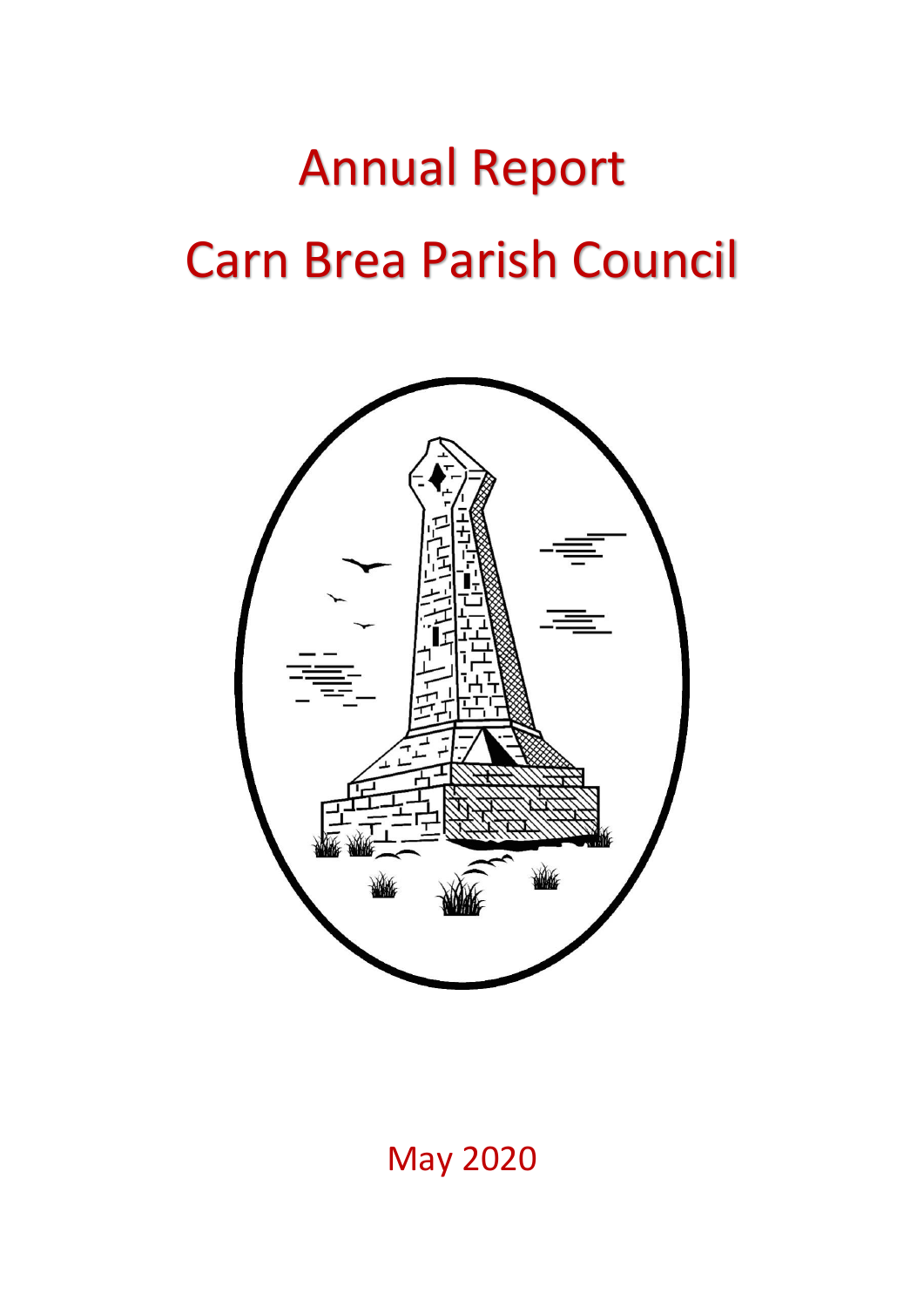#### **Carn Brea Parish Council**

Carn Brea Parish Council operates at the most local level of Local Government with 16 Councillors elected for a term of four years. The Councillors work for the Parish in a voluntary capacity and are supported by a team of paid staff headed by the Parish Clerk, Sarah-Jane Noakes.

The Parish Council is always interested in the views of our local residents. Please feel free to contact us, via the Clerk, by telephone, e-mail or by calling into the offices.

The Parish of Carn Brea, also known as the electoral area of Illogan South, lies between Redruth Town and Camborne Town and is made up by the areas of Pool, East Hill, Illogan Highway, West Tolgus, Barncoose, Carn Brea Village, Piece, Carnkie, Tregajorran, Treskillard, Four Lanes, Pencoys and part of Brea.

#### **Electorate**

The number of electors in the Parish is currently 6905.

#### **Council Owned Land**

The Council owns approximately 22 acres of land. This is made up of green space at Wheal Fortune, heath at Carn Brea Hill, St Euny Well and open space at Moorfield Road.

The Bassett Monument on Carn Brea is maintained by the Council on a lease from Cornwall Council.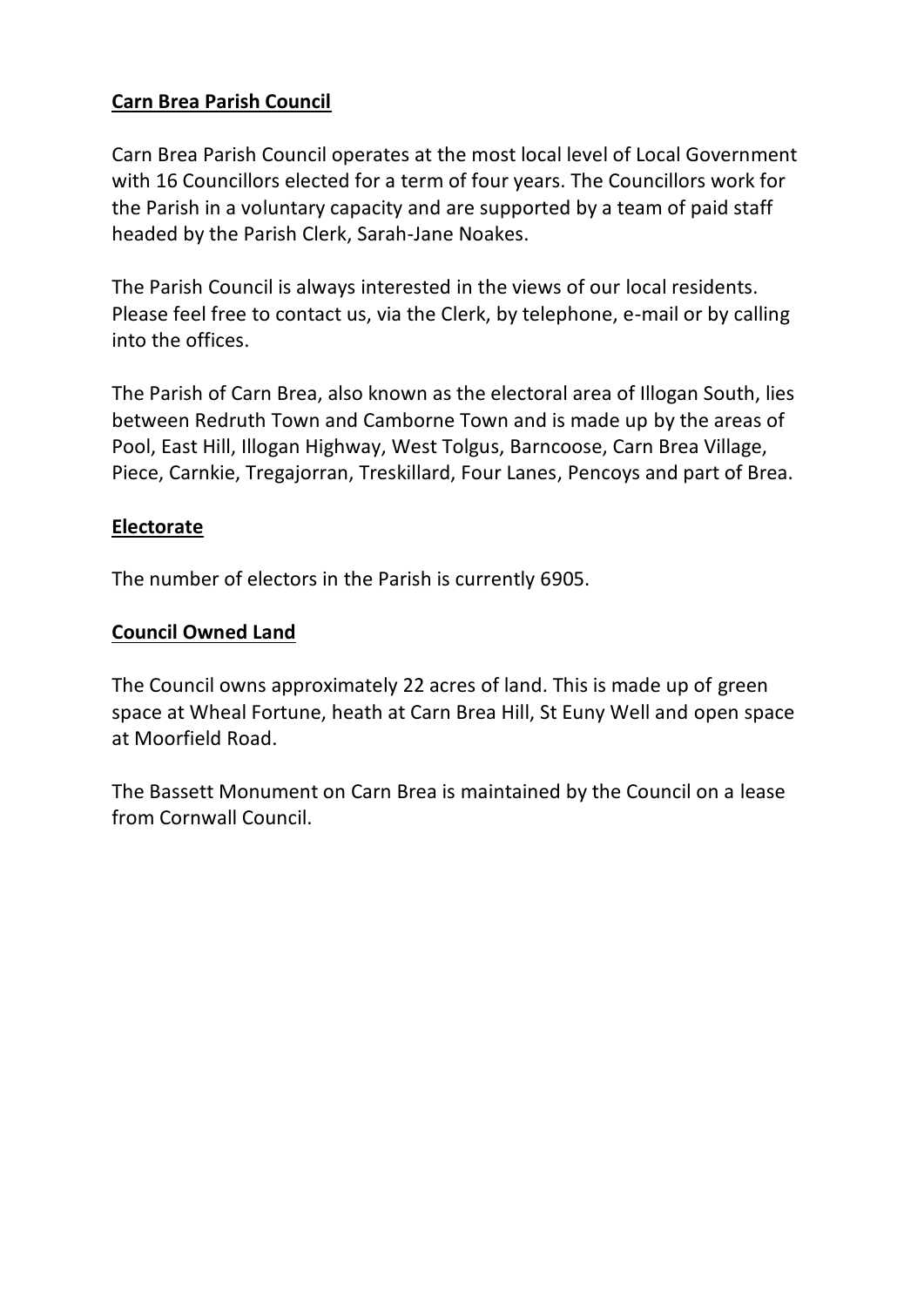# **Membership of the Council**

| <b>Barncoose Ward</b>       |              |                                              |
|-----------------------------|--------------|----------------------------------------------|
| <b>Cllr. Danielle Wills</b> | 07809 215646 | cllr.d.wills@carnbreaparishcouncil.gov.uk    |
| Chairman                    |              |                                              |
| Cllr. C. Jordan             | 01209 313220 | cllr.c.jordan@carnbreaparishcouncil.gov.uk   |
| Cllr. P. Sheppard           | 01209 710079 | cllr.p.sheppard@carnbreaparishcouncil.gov.uk |
| Cllr. C.E.N. Bickford       | 01209 719533 |                                              |
| <b>East Hill ward</b>       |              |                                              |
| Cllr. P. Holmes             | 01209 714275 |                                              |
| <b>Four Lanes Ward</b>      |              |                                              |
| Cllr. Jacquie               | 07522 601185 | cllr.jducker@outlook.com                     |
| <b>Ducker</b>               |              |                                              |
| <b>Cllr. Robert Hendry</b>  | 01209 215052 | robert.hendry@cornwallcouncillors.org.uk     |
|                             | 07890 841511 |                                              |
| Cllr. Florence              | 07805 148959 | cllrfmacdonald@gmail.com                     |
| MacDonald                   |              |                                              |
| Cllr. Jean Pollock          | 01209 714275 |                                              |
|                             |              |                                              |
| <b>Pool Ward</b>            |              |                                              |
| Cllr. Barbara               | 01209 216661 | barbara.knitcraft@yahoo.co.uk                |
| Fielder                     |              |                                              |
| Cllr. Malcolm               | 01209 214381 | m.j.moyle@btinternet.com                     |
| Moyle                       |              |                                              |
| <b>Vice Chairman</b>        |              |                                              |
| Cllr. N. Miles              | 01209 714636 | cllr.n.miles@carnbreaparishcouncil.gov.uk    |
| <b>West Tolgus Ward</b>     |              |                                              |
| <b>Cllr. David Carlisle</b> | 01209 219051 | cavecanem@btinternet.com                     |
|                             | 07923327284  |                                              |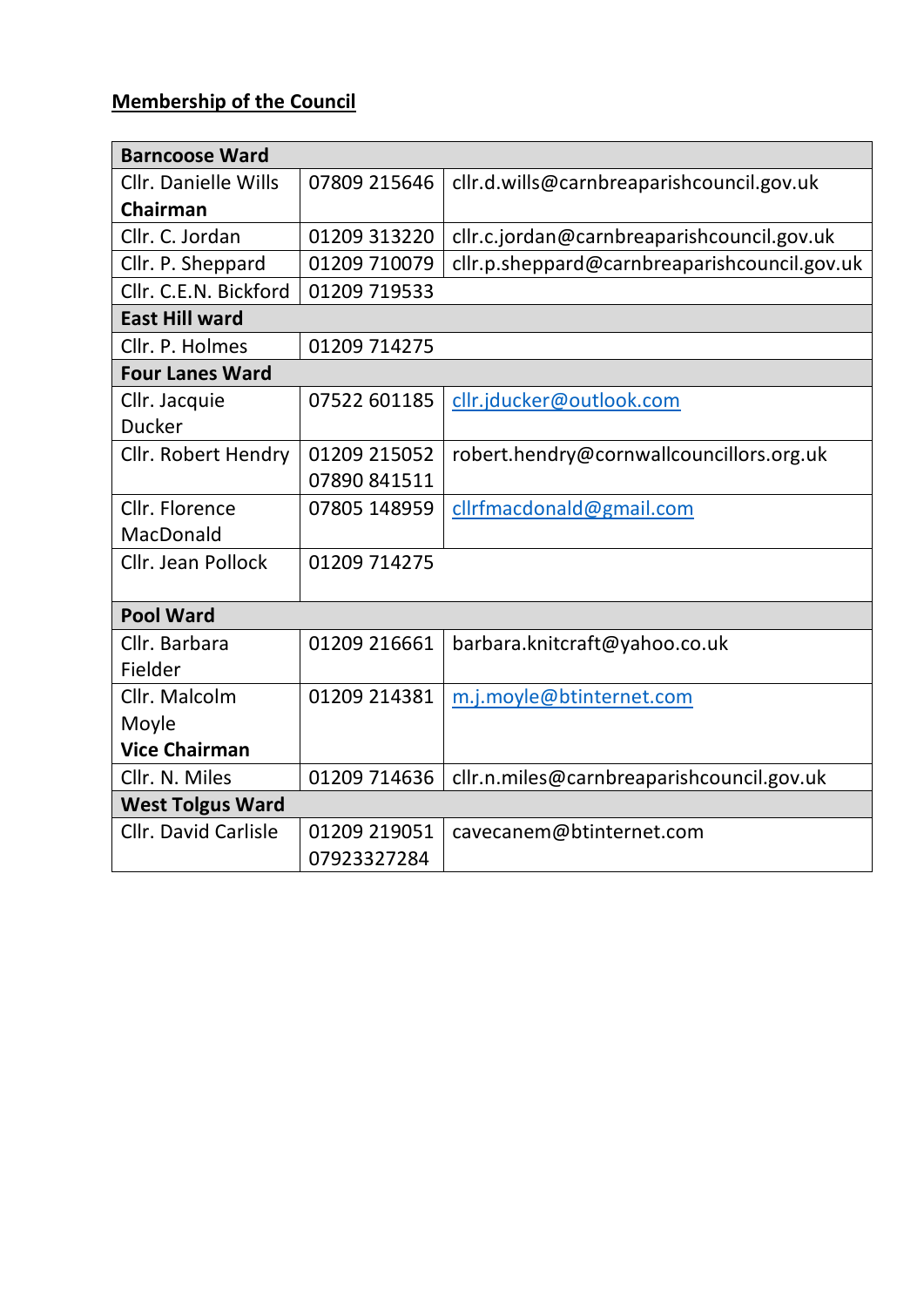#### **Committee Meetings**

The Parish Council conducts its business through a committee system.

The **Full Council** meets monthly on the third Thursday of the month. All meetings start at 7 pm and the public are invited to attend.

The **Planning Committee** meets monthly on the last Thursday of the month, again at 7 pm and the public are invited to attend.

Other Committees meet less frequently and are the Amenities and Projects Committee, Health & Safety and Finance Committee and the Staffing Committee. All these meetings are generally held on Thursdays and at 7 pm. The public are invited to attend these meetings.

Meetings do not take place during August, except for the Planning Committee.

At most meetings the public are invited to attend and an opportunity is provided for Registered Electors of the Parish to speak on agenda items. There may be times in a meeting where the business is conducted in private with the public and press excluded. The public speaking part of a meeting it generally limited to 20 minutes. The remainder of a meeting is discussion by the Councillors only.

Agendas and Minutes are published on our Website: [www.carnbreaparishcouncil.gov.uk](http://www.carnbreaparishcouncil.gov.uk/)

#### **Treloweth Community Hall and Open Space**

Treloweth Community Hall has been used most evenings for classes and community activities including Slimming World, exercise classes, 1<sup>st</sup> Pool Brownies and Rainbows and charity fund raising events. The hall also contains a collection of old photographs and prints of the parish which have been catalogued and added to the website.

Treloweth Community Hall is available for hire for events such as birthday parties, drop-in events, and training days.

#### **To book the Treloweth Community Hall please contact the office on 01209 313014 or by email on enquiries@carnbreaparishcouncil.gov.uk**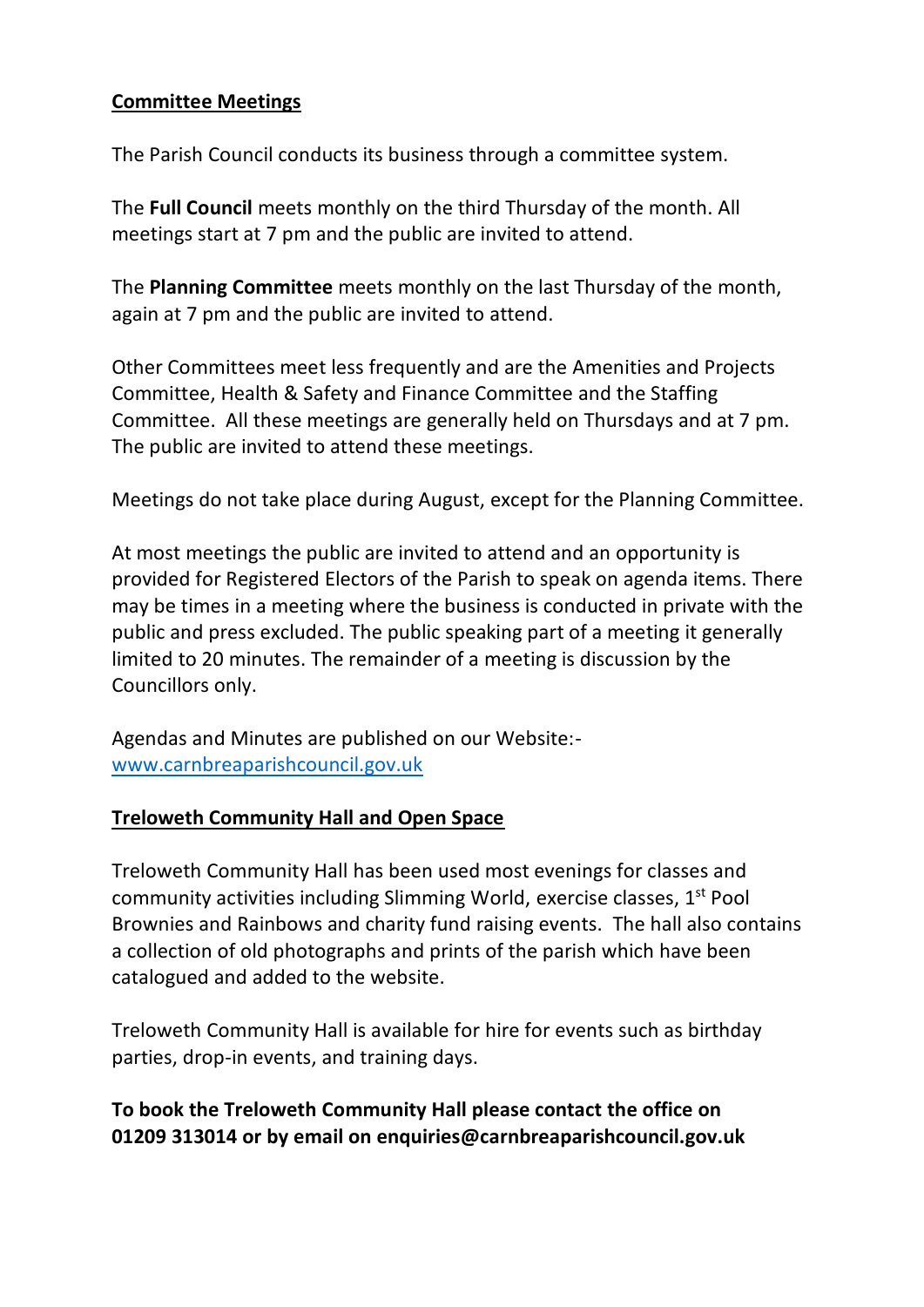#### **Staff**

Without the effort and commitment of employees of Carn Brea Parish Council the Council could not achieve anything.

A special welcome to Jane Richards who is the Councils Assistant Clerk and Responsible Financial Officer.

#### **Awards**



Mrs. Coombe was invited to present the Clarence Coombe Memorial Award. This year's Clarence Coombe Award was presented to David Carlisle and Lin Smith who led the fund raising for a public access defibrillator outside the Spar shop in Pool following the death of a Pool resident whose family had to wait over an hour for an ambulance. The public access defibrillator is now fixed to the wall of the Spar shop in Pool.



The Chairman, Councillor Drew invited the Principle of Pool Academy, Miss. Claire Meakin to assist him in presenting the Marise Levenson Award to Megan Kneebone. Megan was nominated by Pool Academy as she has made a significant contribution to the school. Megan has also been very active in fundraising and has been involved in raising £400 for the Little Princess Trust and helping to raise £400 for the Cornwall Air Ambulance. Megan helps to run a McMillan coffee morning each year, completes the Santa run for Hospice Care and Race for Life for Cancer Research. As part of her fund-raising activities Megan had 30 cm's cut off the bottom of her hair.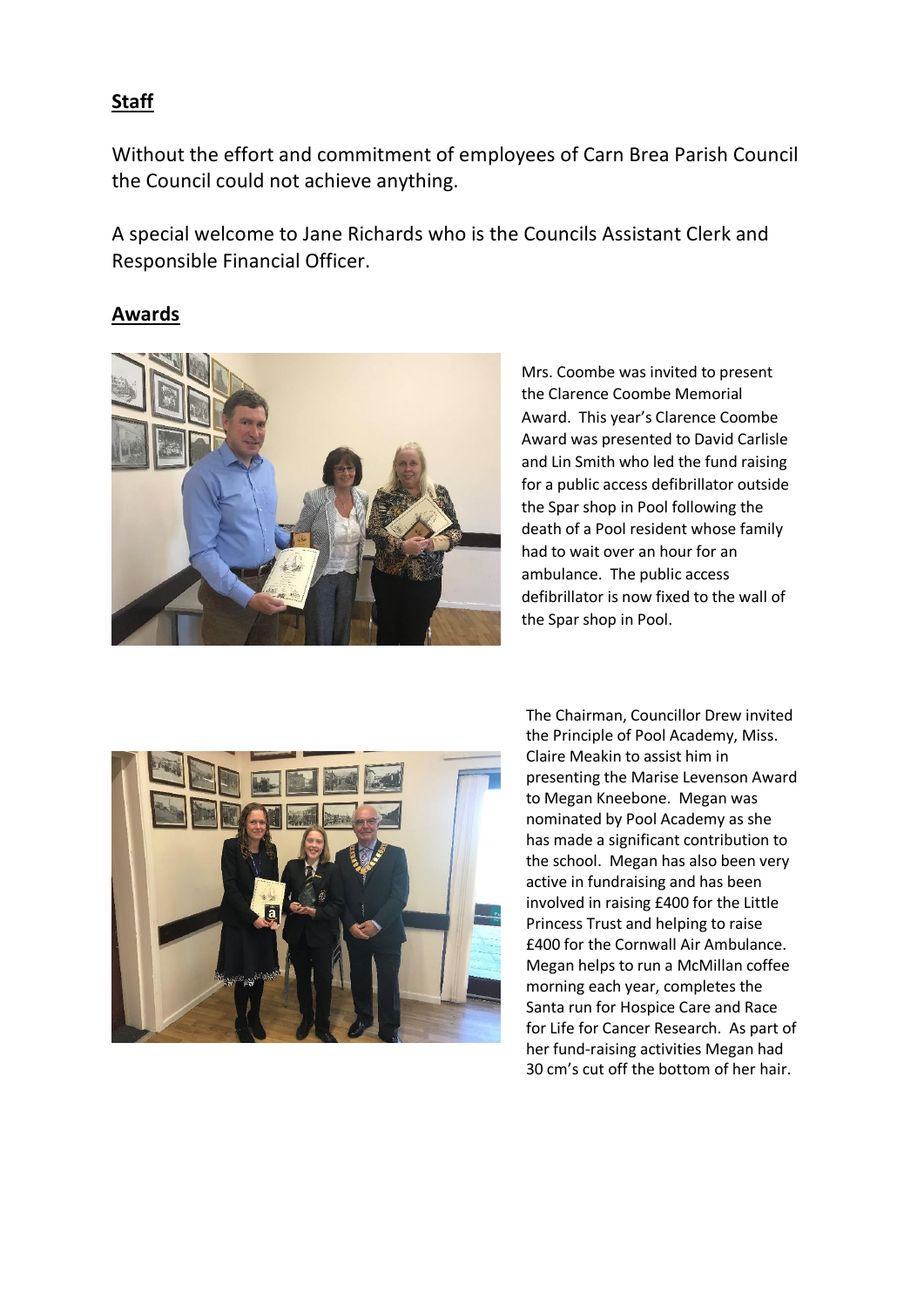### **Council Emails**

Carn Brea Parish Council have changed their email. For general enquiries please email [enquiries@carnbreaparishcouncil.gov.uk.](mailto:enquiries@carnbreaparishcouncil.gov.uk) If you wish to contact the Clerk please email [clerk@carnbreaparishcouncil.gov.uk.](mailto:clerk@carnbreaparishcouncil.gov.uk)

### **Events**

### **Gardening Competition**

The Parish held its annual gardening competition in July. Thank you to all of those who entered. The presentation evening in September made an enjoyable evening complete with pasties, saffron buns and a display of photographs.

#### **Remembrance Service**

Carn Brea Parish Council held its annual remembrance service on Sunday 3<sup>rd</sup> November 2019. Carn Brea Parish Council would like to thank all those who attended and a special thanks to Father Peter Fellows for conducting the service, Mr. T. French (Parade Marshall) and Redruth Town Band for accompanying the hymns.

### **Carol Concert**

Carn Brea Parish Council would like to thank everyone for attending the Carol Concert held on 6th December 2019. Special thanks go to St Stythians Band, First Pool Brownies, First Pool Rainbows and Santa for his surprise visit.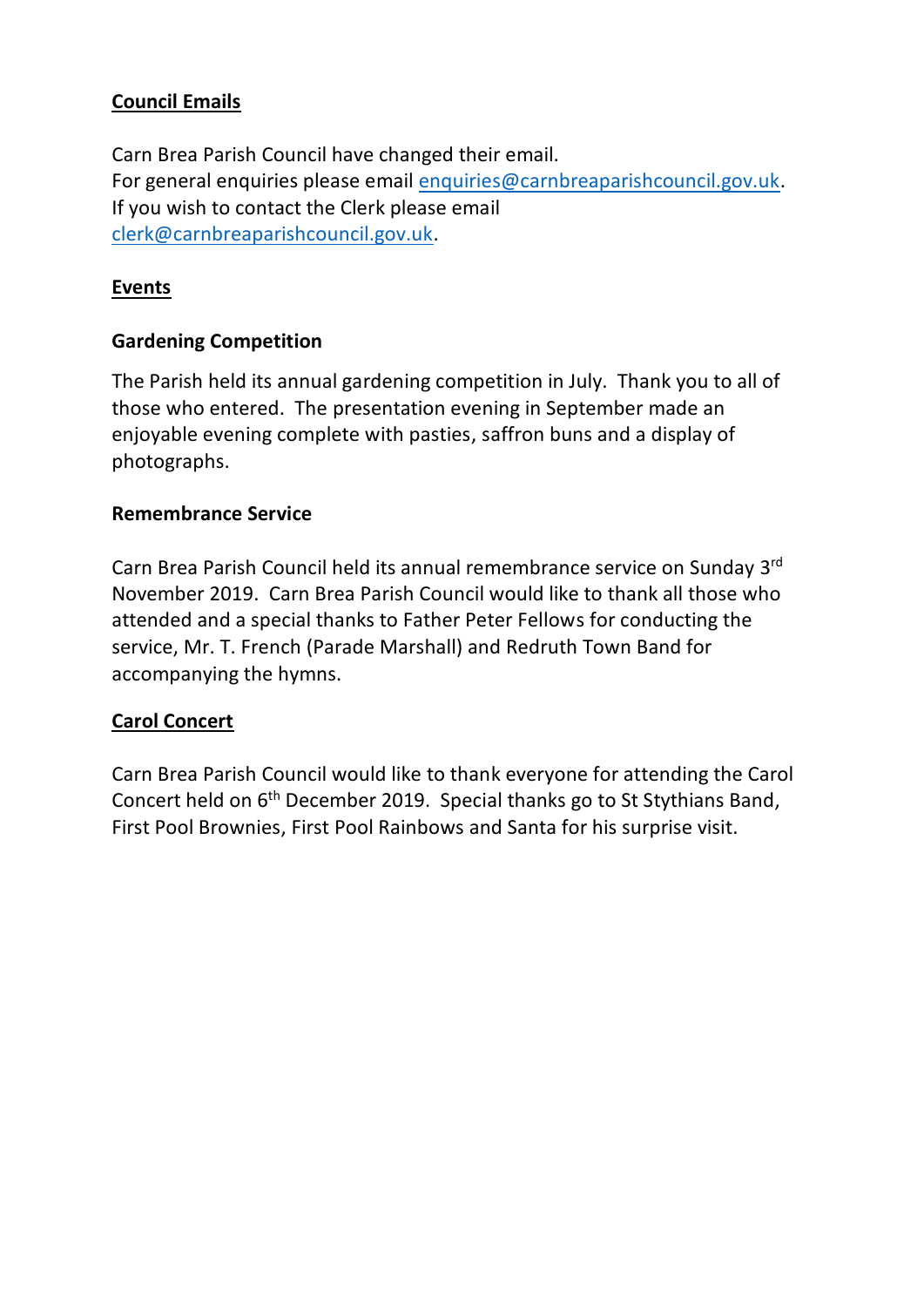#### **Grant Aid**

Carn Brea Parish Council is funded by the people living in the parish of Carn Brea and therefore has limited resources. The Council is committed to supporting and helping local community groups improve the quality of life for Carn Brea residents and does this by providing grants.

A grant is a contribution made by Carn Brea Parish Council to voluntary groups, charitable and community organisations towards a specific project or activity which is not directly controlled or administered by the Council to improve the wellbeing of residents of the parish of Carn Brea.

In the last financial year Carn Brea Parish Council awarded the following grants:-

| <b>Four Lanes Community Interest Company</b> | £500.00   |
|----------------------------------------------|-----------|
| <b>Cornwall Air Ambulance</b>                | £200.00   |
| Citizens for Life CIC                        | £750.00   |
| <b>Heartlands</b>                            | £1,000.00 |
| Four Lanes and Pencoys Institute             | £500.00   |

#### **Pool in Bloom**

Each year Carn Brea Parish Council arrange for hanging baskets to be placed on lampposts along the main road stretching from Agar Road to East Hill. Thank you for all of the compliments received this year.

#### **Devolution**

Discussions continue to take place in respect of devolution to Carn Brea Parish Council of a number of local assets, including parks, open spaces, and monuments.

This has been delayed due to the Coronavirus pandemic and we hope to continue the process swiftly when meetings can be rescheduled.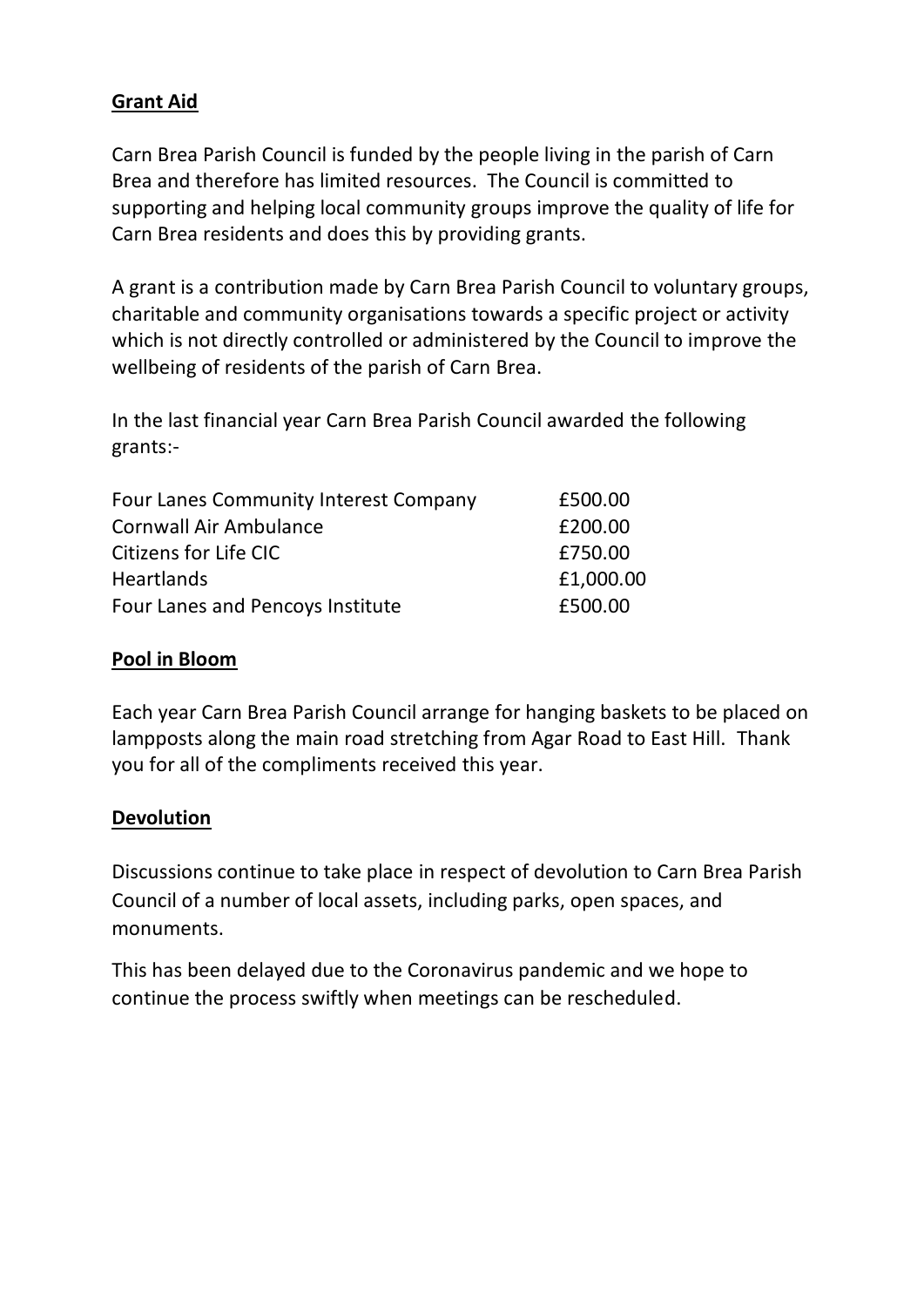#### **Parish Newsletter and Website**

The Council strives to improve the dissemination of information to the local residents and the Parish Newsletter is a permanent quarterly publication.

The Council has recently updated their website in line with the new accessibility regulations. We would encourage you to take a look at our new website.

#### **Planning Committee**

Over the period January 2019 to December 2019 the Planning Committee has considered a total of 108 applications in its role as a statutory consultee on behalf of the parish. The Committee supported 83 applications and objected to 21 applications. The Council were unable to comment on 3 applications and 1 application was withdrawn.

#### **Police Liaison**

The Council has attended regular Police Liaison Meetings. The meetings provide an opportunity for Police and Local Town and Parish Councillors to raise and discuss policing issues which are important to our Community. We are grateful to Devon and Cornwall Police, based in Camborne for their help and participation in these meetings.

#### **Covid-19**

The Government announced at 8:30pm on 23rd March 2020 that they enacted further restrictions to minimise the spread of Coronavirus (COVID-19).

As you can imagine, this has had a significant impact across all sectors of our society and public services.

Treloweth Community Hall has been closed to members of the public and hall hire has been cancelled. Council meetings have been postponed and we will be looking into holding virtual meetings in due course.

Please refer to our website for further information on Covid-19.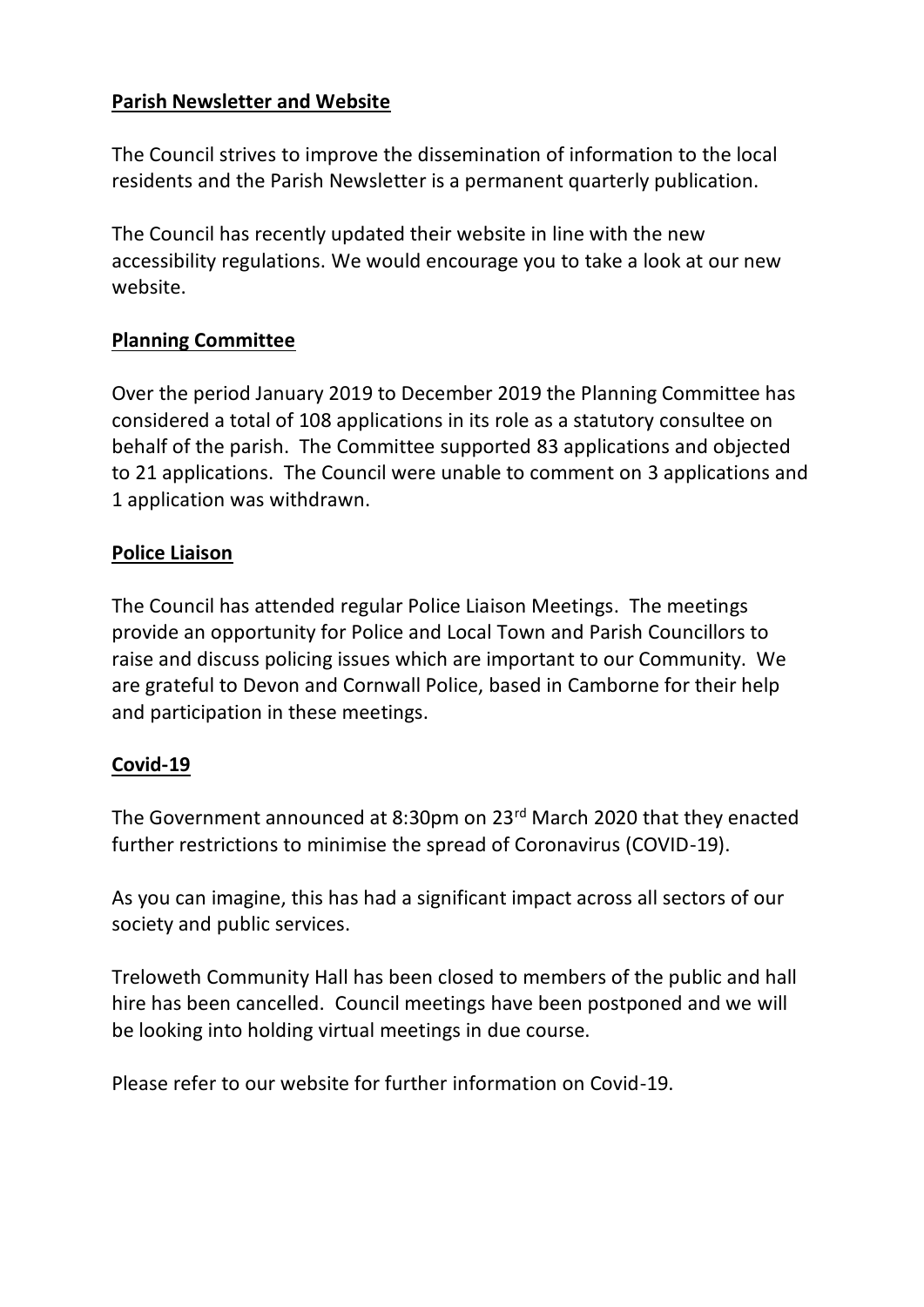### **Neighbourhood Plan**

The Neighbourhood Development Plan is being developed by the Neighbourhood Plan Steering Group made up of a combination of volunteers from the local community and Carn Brea Parish Councillors. The Councillors act as the link between the Parish Council and the Steering Group. There are a healthy number of volunteers and this has allowed smaller working groups to be formed and work between meetings. Progress in the latter half of the year has been slower due to changes in roles on the Steering Group, elections and coronavirus and the Parish Council are working with the Steering Group to support greater progress being made.

The Steering Group have been working on the following key areas:

### Questionnaire

A detailed questionnaire was created and delivered to every household covering a range of topics including environment, traffic and planning. The responses have been collected and the Steering Group are now at the point of using these responses to create policies or take further action where necessary.

### Local Landscape Character Assessment

This involved training up volunteers as landscape character assessors, who then walked around different landscape types within the Parish to identify the features of the land which can be referred to when creating our policies. In relation to this, we also purchased maps from the Cornwall Wildlife Trust showing species, habitats and conservation areas within the area of the NDP which can also be referred to in our policies. Over the next year, we hope to work closely with the Cornwall Wildlife Trust to make the most of these resources.

### Development Boundaries

One of the options when creating a NDP is to have development boundaries which can influence how and where development takes place. A lot of work has gone on hosting open events in villages within the Parish about development boundaries, collecting people's comments and views. We have also engaged the services of a consultant who is helping our work in this area.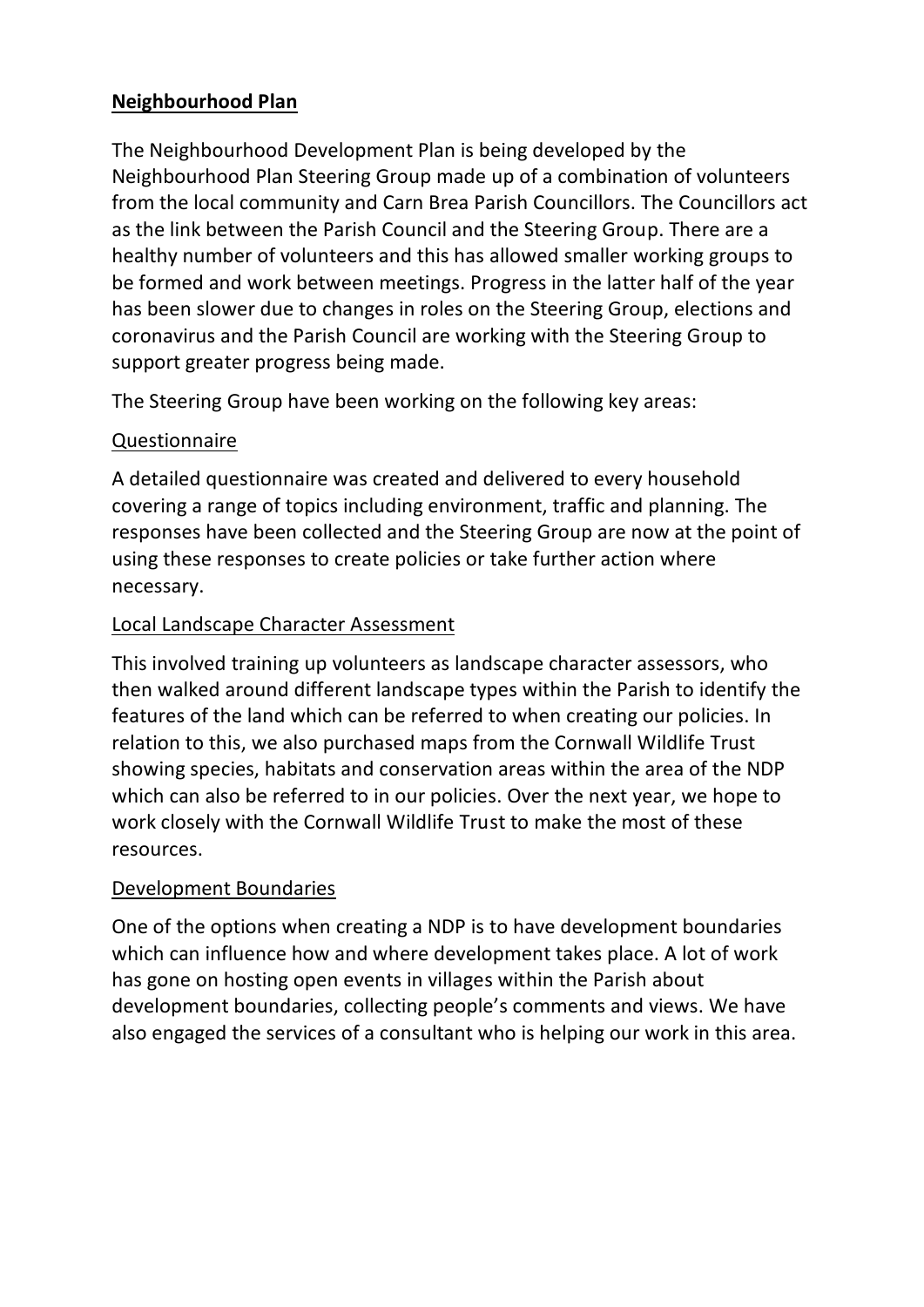# **Councillor Attendance 2019-2020**

| Cllr C. Bickford  | 10/14 |
|-------------------|-------|
| Cllr D. Carlisle  | 3/4   |
| Cllr D. Cousins   | 8/14  |
| Cllr P. Cousins   | 6/14  |
| Cllr J. Ducker    | 6/14  |
| Cllr B. Fielder   | 10/14 |
| Cllr R. Hendry    | 12/14 |
| Cllr P. Holmes    | 12/14 |
| Cllr C. Jordan    | 14/14 |
| Cllr F. MacDonald | 10/14 |
| Cllr N. Miles     | 8/14  |
| Cllr M Moyle      | 14/14 |
| Cllr J. Pollock   | 4/4   |
| Cllr P. Sheppard  | 10/14 |
| Cllr D. Wills     | 10/14 |

# **Planning**

| Cllr D. Wills    | 9/10  |
|------------------|-------|
| Cllr P. Sheppard | 8/10  |
| Cllr J. Ducker   | 8/10  |
| Cllr M. Moyle    | 6/10  |
| Cllr C. Jordan   | 10/10 |
| Cllr P. Holmes   | 8/10  |
| Cllr D. Cousins  | 3/10  |
| Cllr B. Fielder  | 9/10  |
| Cllr N. Miles    | 5/10  |
| Cllr D. Carlisle | 4/4   |
| Cllr. J. Pollock | 4/4   |

## Full Council **Full Council Health & Safety and Finance**

| Cllr C. Bickford | 10/14 | Cllr D. Wills   | 4/4 |
|------------------|-------|-----------------|-----|
| Cllr D. Carlisle | 3/4   | Cllr R.Hendry   | 3/4 |
| Cllr D. Cousins  | 8/14  | Cllr J. Ducker  | 1/4 |
| Cllr P. Cousins  | 6/14  | Cllr B. Fielder | 3/4 |
| Cllr J. Ducker   | 6/14  | Cllr C. Jordan  | 4/4 |
| Cllr B. Fielder  | 10/14 | Cllr M. Moyle   | 4/4 |

# **Amenities and Projects**

| Cllr F. MacDonald | 10/14                     | Cllr M. Moyle     | 3/4 |
|-------------------|---------------------------|-------------------|-----|
| Cllr N. Miles     | 8/14                      | Cllr F. MacDonald | 3/4 |
| Cllr M Moyle      | 14/14<br>Cllr C. Bickford |                   | 3/4 |
| Cllr J. Pollock   | 4/4                       | Cllr D. Carlisle  | 2/2 |
| Cllr P. Sheppard  | 10/14                     | Cllr B. Fielder   | 2/4 |
| Cllr D. Wills     | 10/14                     | Cllr R. Hendry    | 3/4 |
|                   |                           | Cllr C. Jordan    | 4/4 |
| <b>Planning</b>   |                           | Cllr N. Miles     | 1/4 |
|                   |                           | Cllr D. Wills     | 4/4 |

# Staffing

| Cllr M. Moyle   | 6/10  | Cllr D. Wills    | 11/12 |
|-----------------|-------|------------------|-------|
| Cllr C. Jordan  | 10/10 | Cllr M. Moyle    | 12/12 |
| Cllr P. Holmes  | 8/10  | Cllr B Fielder   | 10/12 |
| Cllr D. Cousins | 3/10  | Cllr R Hendry    | 11/12 |
| Cllr B. Fielder | 9/10  | Cllr F MacDonald | 3/12  |
| Cllr N. Miles   | 5/10  | Cllr D Carlisle  | 3/3   |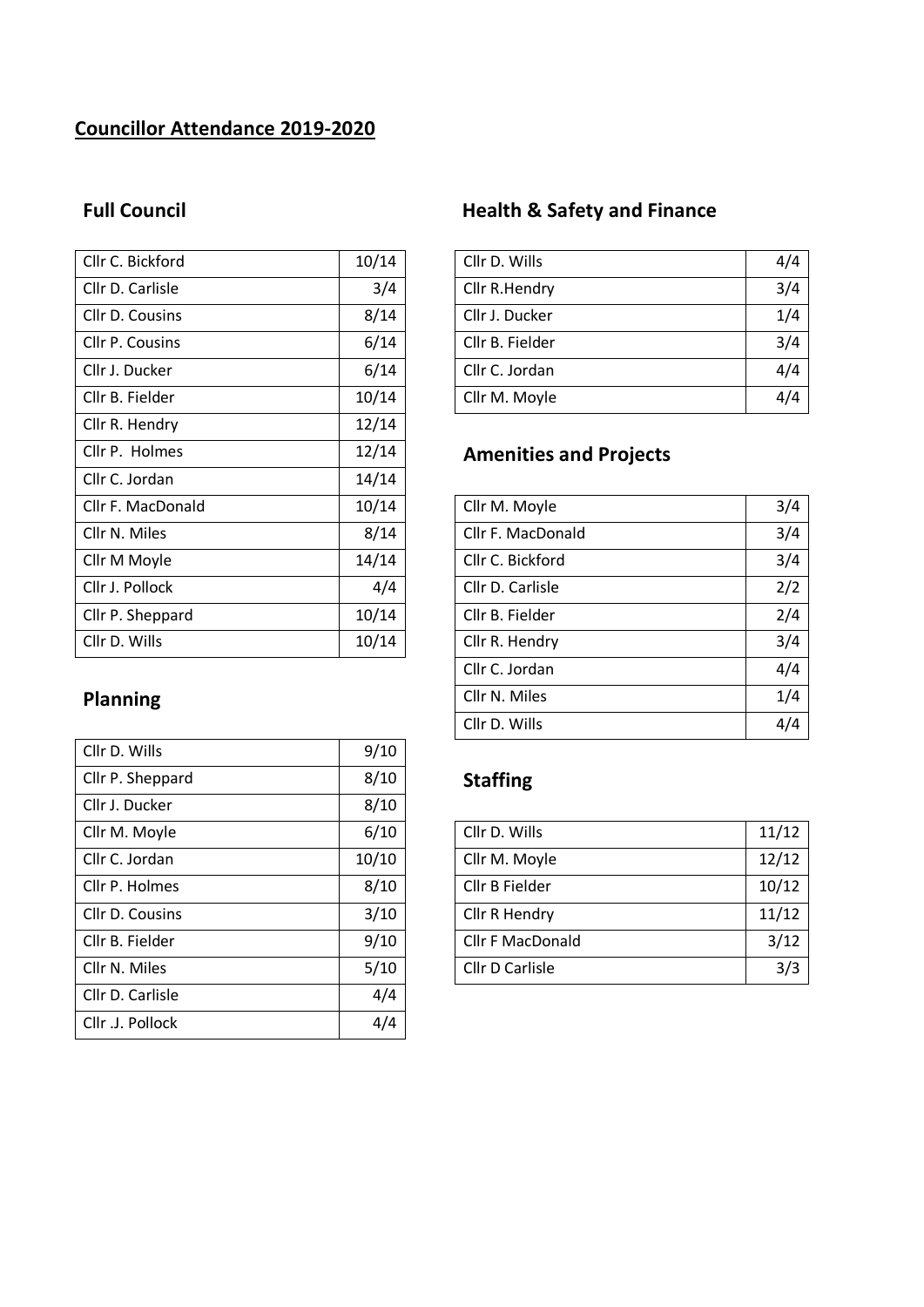# **Carn Brea Parish Council Income and Expenditure Account for Year Ended 31st March 2020**

| 31st March 2019 |                                   | 31 <sup>st</sup> March 2020 |
|-----------------|-----------------------------------|-----------------------------|
|                 | <b>Income Summary</b>             |                             |
| 181,900         | Precept                           | 183,735                     |
|                 | 11,766 Council Tax Grant          |                             |
|                 | 193,666 Sub Total                 | 183,735                     |
|                 |                                   |                             |
|                 | <b>Operating Income</b>           |                             |
|                 | 2,217 Admin & Comm Costs          | 13,374                      |
| 100             | Events                            | 0                           |
|                 | 5,312 Treloweth Hall              | 6,999                       |
| $\mathbf{0}$    | Devolution                        | 2,036                       |
|                 | 3,476 Neighbourhood Plan          | 2,465                       |
|                 | 204,772 Total Income              | 208,608                     |
|                 | <b>Running Costs</b>              |                             |
| 89,394          | <b>Admin &amp; Comm Costs</b>     |                             |
|                 |                                   | 96,363                      |
| 2,385           | Newsletter                        | 2,238                       |
|                 | 1,598 Events                      | 1,961                       |
| 882             | Regeneration                      | 779                         |
|                 | 9,038 Treloweth Hall              | 16,532                      |
|                 | 1,753 Vehicle                     | 1,989                       |
| 1,970           | Devolution                        | 21                          |
|                 | 24,912 Open Space                 | 35,960                      |
| 568             | Neighbourhood Plan                | 5,457                       |
|                 | 132,501 Total Expenditure         | 161,302                     |
|                 | <b>General Fund Analysis</b>      |                             |
| 98,198          | <b>Opening Balance</b>            | 106,842                     |
| 204,772         | Plus: Income for Year             | 208,608                     |
| 302,970         |                                   | 315,450                     |
| 132,501         | Less: Expenditure for Year        | 161,302                     |
|                 |                                   |                             |
| 170,469         |                                   | 154,149                     |
| 63,627          | <b>Transfers TO/FROM Reserves</b> | 12,866                      |
| 106,842         | <b>Closing Balance</b>            | 141,283                     |